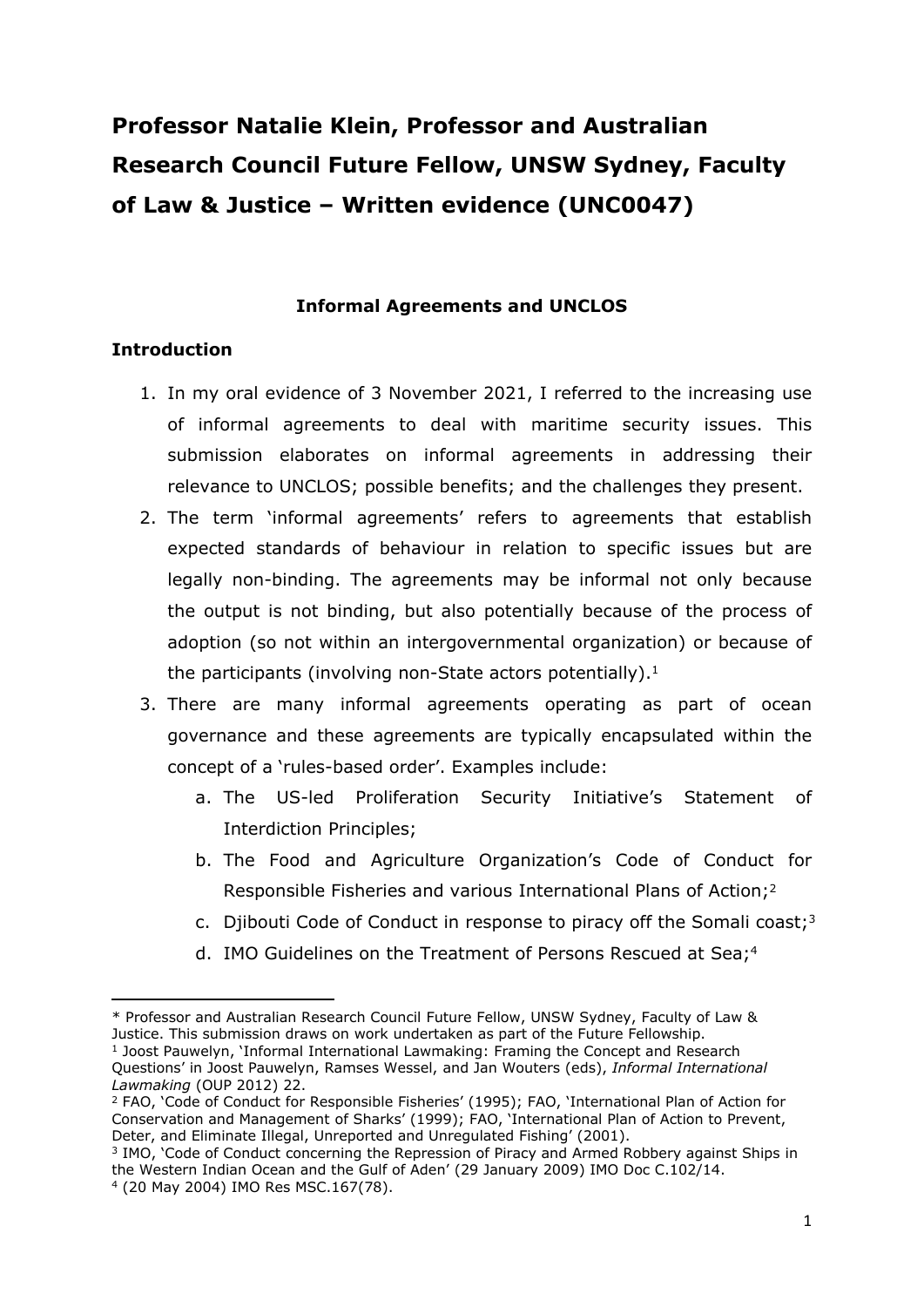- e. Code for Unplanned Encounters at Sea (CUES).<sup>5</sup>
- 4. These examples primarily relate to issues of maritime security, but informal agreements are endemic throughout all areas of ocean governance.<sup>6</sup>

## **Relevance of Informal Agreements for UNCLOS**

- 5. Informal agreements are pertinent to UNCLOS in different ways. First, UNCLOS anticipates their relevance by reference to 'generally agreed international rules and standards' in various provisions, primarily in relation to the protection of the marine environment. The 'standards' may include informal agreements with the consequence that a violation of an informal agreement is effectively a violation of the UNCLOS provision.
- 6. Second, informal agreements may potentially be used in different ways to inform the interpretation of UNCLOS provisions. Informal agreements may provide a modern context for interpreting certain terms<sup>7</sup> or may reflect subsequent practice that facilitates an interpretation of the treaty.<sup>8</sup>
- 7. Third, there are references to States showing due regard to 'other rules of international law' in exercising rights and performing duties in the exclusive economic zone (EEZ), $9$  and that the sovereignty enjoyed by the coastal State in its territorial sea is also subject to 'other rules of international law'.<sup>10</sup> At present, it seems unlikely that informal agreements would fall into this category. Yet the jurisprudence on the interpretation of Article 2(3) to date has not provided certainty as to what falls within these references.<sup>11</sup>

<sup>5</sup> Western Pacific Naval Symposium, 'Code for Unplanned Encounters at Sea: Version 1.0' (22 April 2014).

 $6$  The significance of these agreements for the law of the sea are explored in Natalie Klein (ed), *Unconventional Lawmaking in the Law of the Sea* (Oxford University Press, 2022).

<sup>7</sup> 'A treaty shall be interpreted in good faith in accordance with the ordinary meaning to be given to the terms of the treaty in their context and in the light of its object and purpose' Vienna Convention on the Law of Treaties (adopted 23 May 1969, entered into force 27 January 1980) 1155 UNTS 331, art 31(1) (VCLT).

<sup>8</sup> Account may be taken of 'any subsequent practice in the application of the treaty which establishes the agreement of the parties regarding its interpretation'. Ibid, art 31(3)(b). <sup>9</sup> UNCLOS, Art 58(3).

<sup>10</sup> UNCLOS, Art 2(3).

<sup>11</sup> As evident in discussions in *Chagos Marine Protected Area Arbitration (Mauritius v United Kingdom)* (Award of 18 March 2015) PCA Case No 2011-03; *South China Sea Arbitration (Philippines v China)* (Award of 12 July 2016) PCA Case No 2013-19; and the dissenting opinion of Judge Robinson in *'Enrica Lexie' (Italy v India)* (Award of 21 May 2020) PCA Case No 2015-28.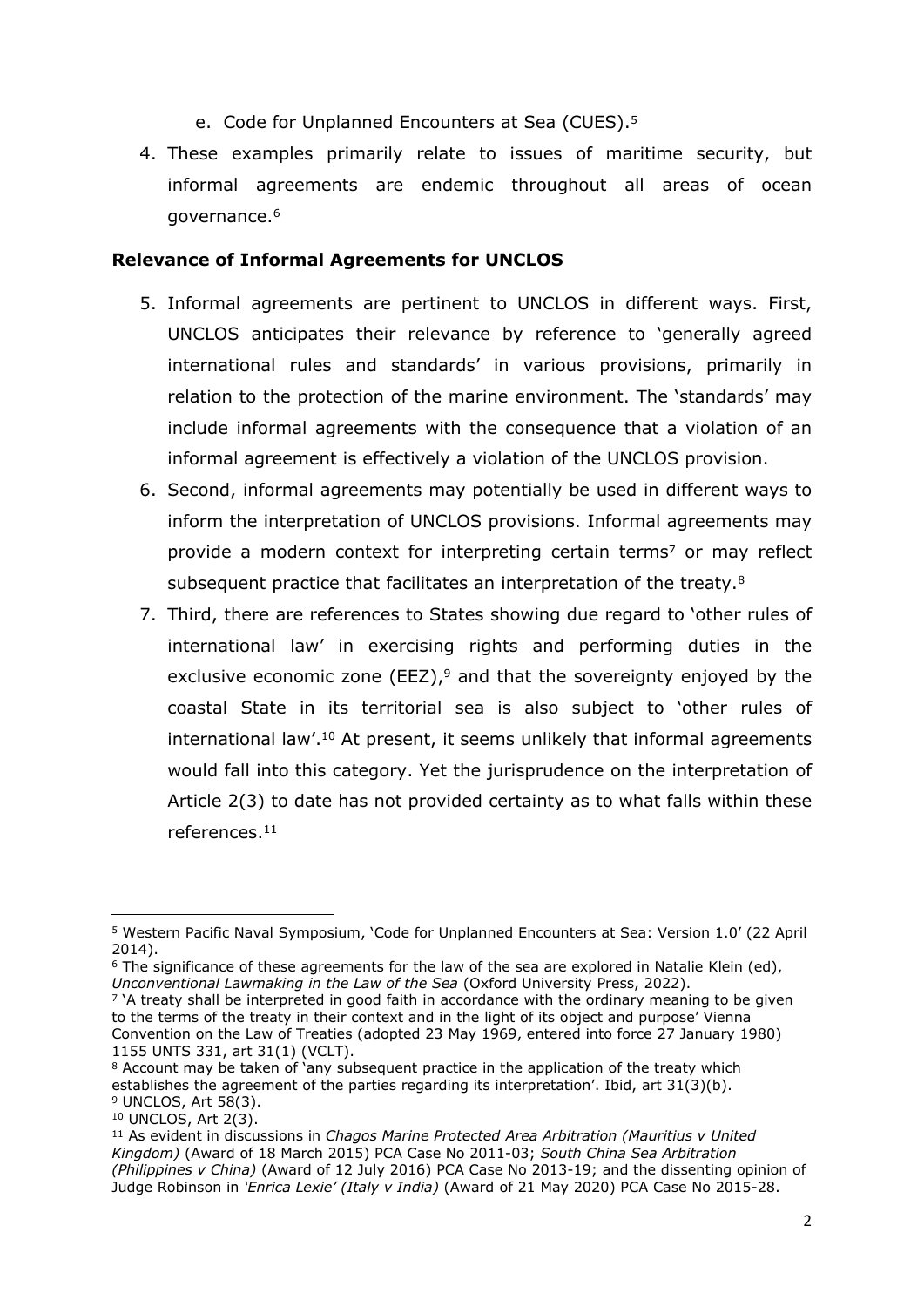#### **Benefits of Informal Agreements**

- 8. States adopt informal agreements because they can usually be negotiated faster than treaties and they can potentially be amended or abandoned more easily than treaties. Informal agreements do not usually necessitate domestic legal processes comparable to those required for the ratification or implementation of treaties.
- 9. Informal agreements may be useful for participants to learn about how the agreed standards will operate and provide a basis for subsequently negotiating a formal agreement. For example, the non-binding Model Scheme on Port State Measures to Combat IUU Fishing laid the foundation for the adoption of a treaty, the 2009 Port State Measures Agreement. When there is less concern about enforcement and legal consequences, States may be willing to engage in more ambitious actions or deeper cooperation through an informal agreement.<sup>12</sup>
- 10.Non-state actors can be more readily involved in the negotiation and operation of informal agreements compared to treaties (or the development of customary international law). This participation is important where certain industries or other stakeholders are directly implicated in adhering to the agreed standards. For example, during the height of piratical attacks off the coast of Somalia, the shipping industry and seafarer unions were closely involved in the development of guidance and standards relating to responses to piracy (including the use of privately contracted armed security personnel).

#### **Risks Associated with Informal Agreements**

11.There are also disadvantages and risks associated with informal agreements. First, informal agreements may be politically expedient and seen as a response to a problem but not ultimately resolve the key points of differences existing between the parties. The Declaration of Conduct of Parties in the South China Sea between ASEAN and China could be viewed in this light. The lack of legal consequences may provide lower

<sup>&</sup>lt;sup>12</sup> Gregory C Shaffer and Mark A Pollock, 'Hard vs. Soft Law: Alternatives, Complements, and Antagonists in International Governance' (2010) 94(3) *Minnesota Law Review* 706, 719.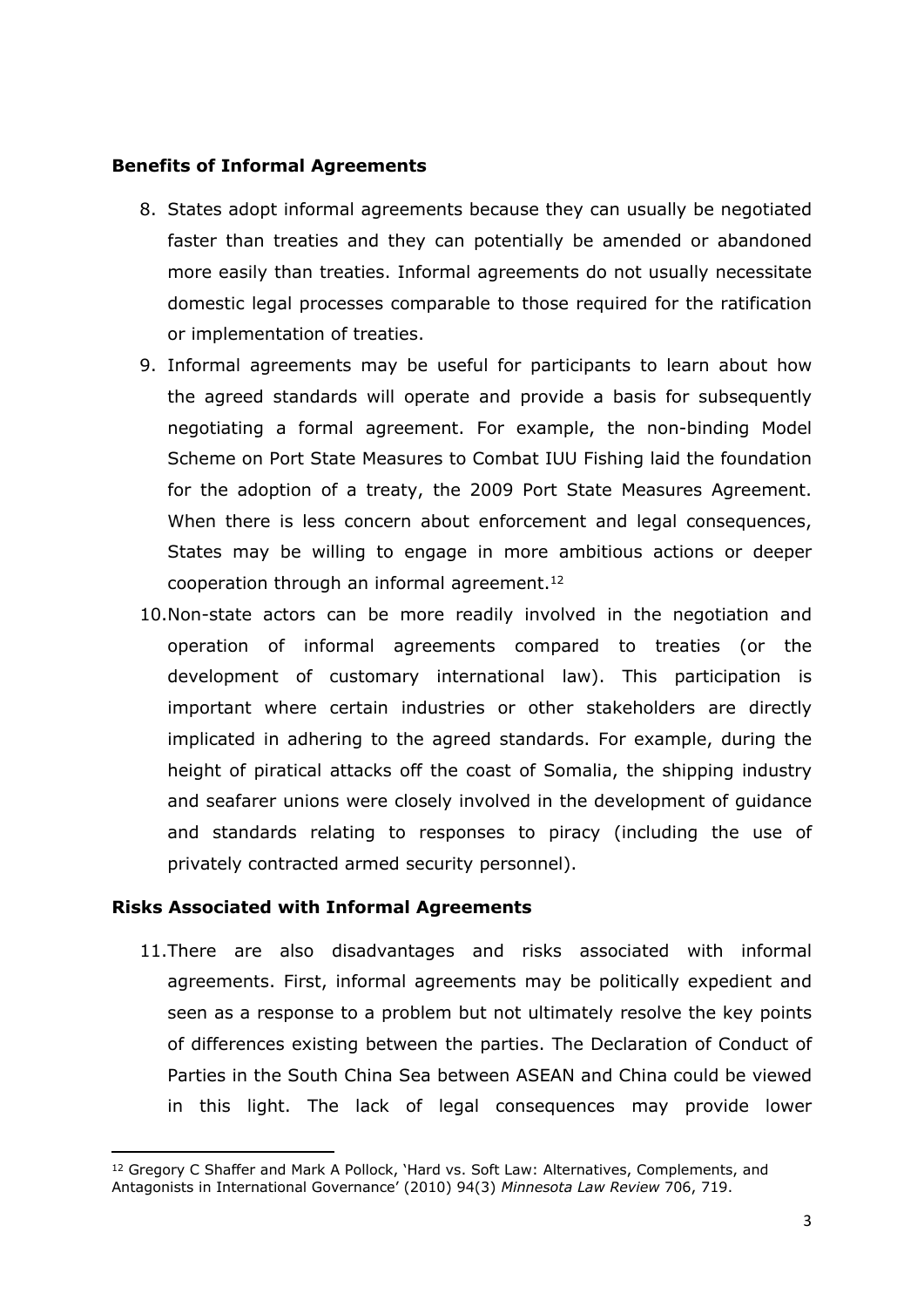motivations or incentives to adhere to the standards agreed. Little is thereby achieved from the existence of the informal agreement.

- 12.Second, informal agreements are unlikely to contribute to the development of customary international law.<sup>13</sup> Customary international law requires State practice and *opinio juris*, which entails evidence of a general practice accepted as law. As the agreements are intended not to be legally binding then they do not meet the requirements of *opinio juris* ('accepted as law'). States may still be held to their informal agreements, however, on the basis of estoppel. Such a situation arose in relation to the Lancaster House Undertakings between Mauritius and the United Kingdom, as determined by an arbitral tribunal constituted under Annex VII of UNCLOS in the *Chagos Marine Protected Area* arbitration.<sup>14</sup>
- 13.Third, the relevance of informal agreements for treaty interpretation is not assured. While suggested above that informal agreements may be used, there are situations where their relevance will be denied precisely because they are not legally binding, $15$  or because they involve participants different to those parties to the treaty and may not mean strict standards of what counts as 'subsequent practice'.<sup>16</sup>
- 14.Finally, Shaffer and Pollack have observed that informal agreements may be 'antagonistic' to existing law.<sup>17</sup> They suggest that informal agreements may be adopted in the hope of undermining the foundations of existing formal law.<sup>18</sup> That approach could be problematic for the 'package deal' nature of UNCLOS and / or where some States still strongly support the existing rules therein. Kraska has also observed the risk to treaty or customary international law where existing legal obligations are included in informal agreements that describe those obligations as not formally binding.<sup>19</sup>

 $13$  An attribute that may be perceived as an advantage in some settings.

<sup>14</sup> *Chagos MPA* (n 11) para 397.

<sup>&</sup>lt;sup>15</sup> Negating their relevance for interpretation under Article  $31(3)(c)$  of the VCLT, which allows for consideration of 'any relevant rules of international law applicable in the relations between the parties'.

<sup>16</sup> See International Law Commission, 'Draft conclusions on subsequent agreements and subsequent practice in relation to the interpretation of treaties' (2018) *Yearbook of the International Law Commission*, vol II, Pt Two, Conclusion 10(3).

<sup>17</sup> Shaffer and Pollack (n 12) 712.

<sup>18</sup> Ibid.

<sup>&</sup>lt;sup>19</sup> James Kraska, 'Maritime Confidence-building Measures for Navigation in the South China Sea' (2017) 32 *International Journal of Marine and Coastal Law* 268, 287-289, 291-292.